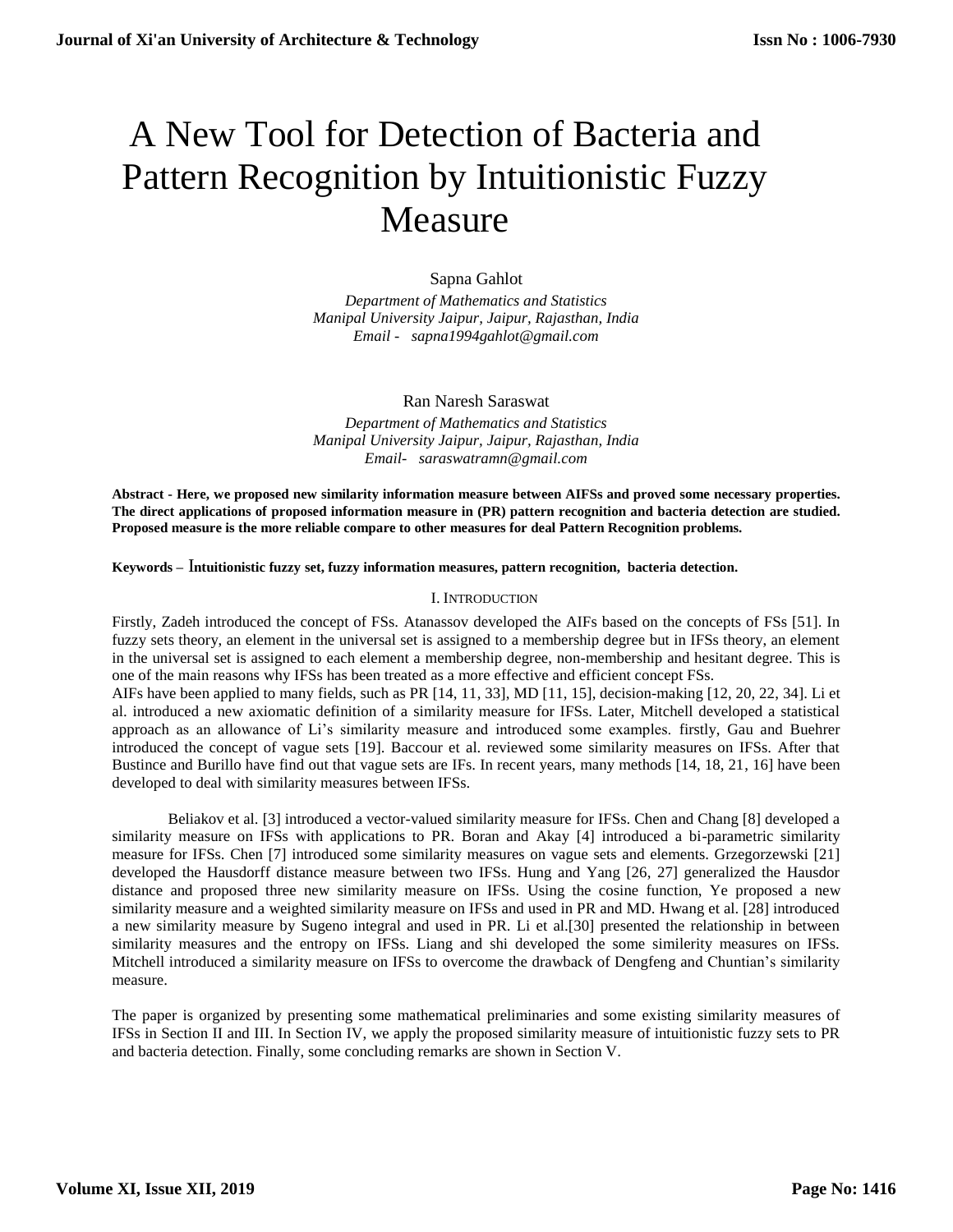#### II. PRELIMINARIES

In this section, we briefly review some concepts of intuitionistic fuzzy sets and the properties of similarity measures between [26] intuitionistic fuzzy sets.

**Definition 1.** [1] Let A be an IFS in the universe of discourse X. Where  $X = \{x_1, x_2,..., x_n\}$ ,  $X = \{x_i, \mu_A(x_i), \nu_A(x_i)\}$  $x_i \in X$ ,  $\mu_A : X \to [0, 1]$ ,  $v_A : X \to [0, 1]$  where,  $\mu_A(x_i)$  and  $v_A(x_i)$  denote the degree of membership and the degree of non-membership of element  $x_i \in A$ , respectively,  $\mu_A(x_i) \in [0, 1]$ ,  $V_A(x_i) \in [0, 1]$ ,  $0 \le \mu_A(x_i) +$  $V_A(x_i) \leq 1, 1 \leq i \leq 1.$ 

**Definition 2.** [1] Let A and B be two IFS in the universe of discourse X, where  $X = \{x_1, x_2,...,x_n\}$  and  $A \subseteq B$  iff  $x_i$  $\in X$ ,  $\mu_A(x_i) \leq \mu_B(x_i)$  and  $V_A(x_i) \leq V_B(x_i)$ , where  $1 \leq i \leq n$ .

**Definition 3.** [2] Let A, B and C be a three IFS in  $X = \{x_1, x_2, \ldots, x_n\}$ . A similarity measures between IFS satisfies the following properties:

- (i)  $0 \le S(A, B) \le 1$ ,
- (ii)  $S (A, B) = 0$  iff  $A = B$ ,
- (iii)  $S (A, B) = S (B, A)$
- (iv) If  $A \subseteq B \subseteq C$ , then  $S(A, C) \le S(A, B)$  and  $S(A, C) \le S(B, C)$

#### III. SOME EXISTING MEASURES FOR IFSs

In this section, we review some similarity measures [18, 19] on IFS. And let A and B be two IFS in  $X = \{x_1, x_2, \dots, x_n\}$  $x_2,...,x_n$ , where  $A = \{x_i, \mu_A(x_i), V_A(x_i) / 1 \le i \le n\}$ , and  $B = \{x_i, \mu_B(x_i), V_B(x_i) / 1 \le i \le n\}$ . The similarity measures on IFS A and B are defined as: Here  $\mu_A(x_i)$  and  $V_A(x_i)$  denoted by  $\mu_{Ai}$  and  $V_{Ai}$ .

(i) (Chen, 1995):

$$
S_E(A;B) = 1 - \left[ \frac{\sum_{i=1}^{n} |(\mu_{A_i} - \nu_{A_i}) - (\mu_{B_i} - \nu_{B_i})|}{2n} \right],
$$
\n(1)

(ii) (Hong, Kim,1999):

$$
S_{K}(A;B) = 1 - \left[ \frac{\sum_{i=1}^{n} |(\mu_{A_{i}} - \mu_{B_{i}})| - |(\nu_{A_{i}} - \nu_{B_{i}})|}{2n} \right], \qquad (2)
$$

(iii) (Li, Xu,2001):

$$
S_{R}(A, B) = 1 - \left[ \frac{\sum_{i=1}^{n} |(\mu_{A_{i}} - \nu_{A_{i}})| - |(\mu_{B_{i}} - \nu_{B_{i}})|}{4n} + \left[ \frac{\sum_{i=1}^{n} |(\mu_{A_{i}} - \mu_{B_{i}})| - |(\nu_{A_{i}} - \nu_{B_{i}})|}{4n} \right], (3)
$$

(iv) (Dengfeng, Chuntian,2002):

$$
S_{t}(A;B) = 1 - \sqrt{\left[\frac{\sum_{i=1}^{n} \left|\frac{\mu_{A_{i}} + 1 - \nu_{A_{i}}}{2} - \frac{\mu_{B_{i}} + 1 - \nu_{B_{i}}}{2}\right|^{t}}{n}\right]}
$$
 (4)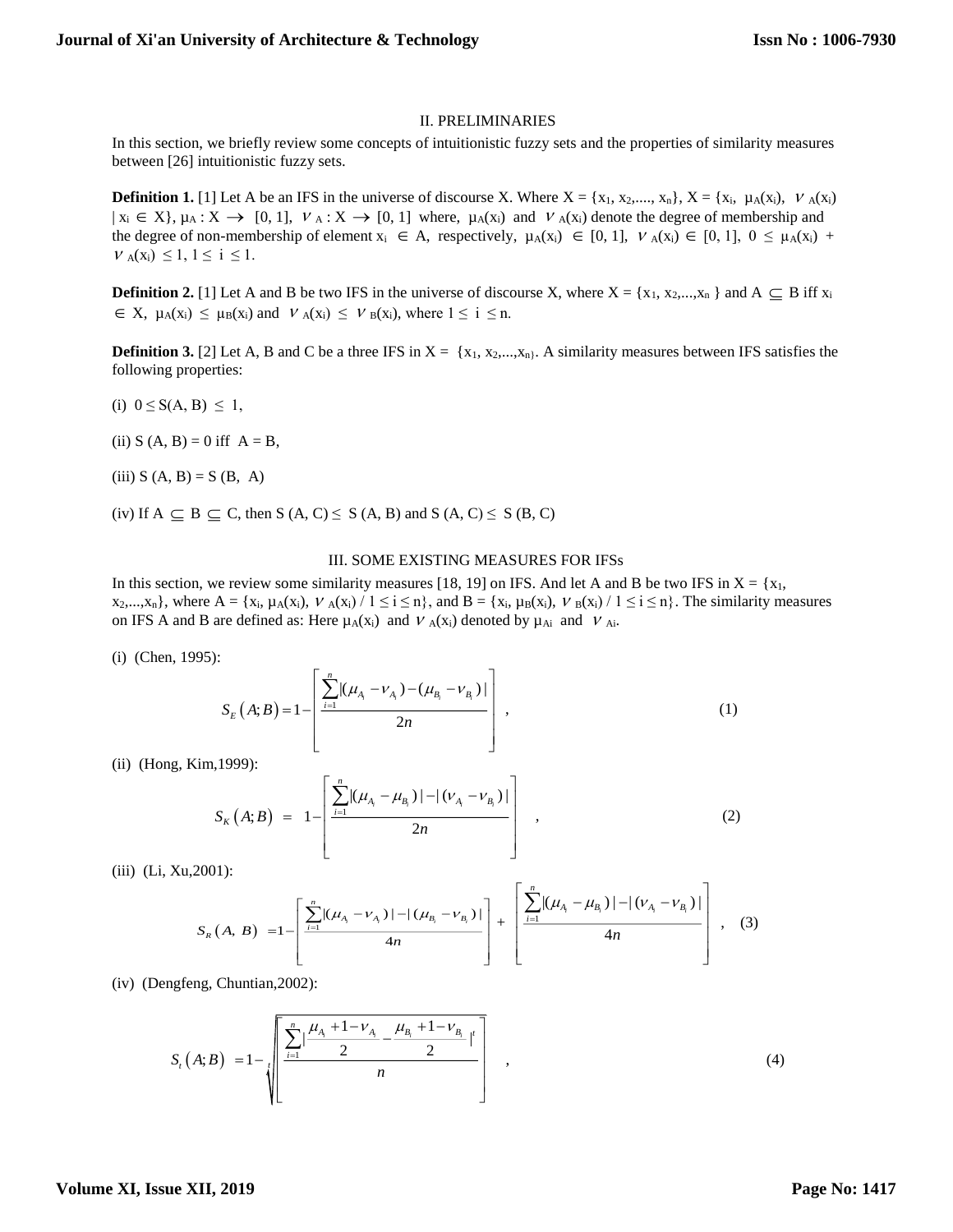(v) (Mitchell,2003):

$$
S_{N}(A; B) = \frac{1}{2} \left[ 1 - \sqrt{\frac{\sum_{i=1}^{n} |\mu_{A_{i}} - \mu_{B_{i}}|^{t}}{n}} + 1 - \sqrt{\frac{\sum_{i=1}^{n} |\nu_{A_{i}} - \nu_{B_{i}}|^{t}}{n}} \right], \qquad (5)
$$

(vi) (Liang, Shi,2003):

$$
S_e^t(A, B)=1-\sqrt[1]{\frac{\sum_{i=1}^n|\frac{\mu_{A_i}-\mu_{B_i}}{2}|^t+\sum_{i=1}^n|\frac{\nu_{A_i}-\nu_{B_i}}{2}|^t}{n}},
$$
\n(6)

(vii) (Hung, Yang,2004):

$$
S_{\gamma_{H}}^{1}(A;B) = 1 - \frac{\sum_{i=1}^{n} \max(|\mu_{A_{i}} - \mu_{B_{i}}|, |\nu_{A_{i}} - \nu_{B_{i}}|)}{n}
$$
(7)

(viii) (Ye,2011):

$$
C_{FIS}(A,B) = \frac{1}{n} \sum_{i=1}^{n} \left[ \frac{\mu_{A_i} \mu_{B_i} + \nu_{A_i} \nu_{B_i}}{\sqrt{(\mu_{A_i})^2 + (\nu_{A_i})^2} + \sqrt{(\mu_{B_i})^2 + (\nu_{B_i})^2}} \right],
$$
(8)

(ix) (Song, Wang, Lei, Xue,2015):

$$
C_Z(A,B) = \frac{1}{2n} \sum_{i=1}^n \left( \sqrt{\mu_{A_i} \mu_{B_i} + 2\sqrt{\nu_{A_i} \nu_{B_i}} + \sqrt{\pi_{A_i} \pi_{B_i}} + \sqrt{(1 - \nu_{A_i})(1 - \nu_{B_i})}} \right) ,
$$
\n(9)

### III. A NEW INFORMATION MEASURES FOR IFSs

In this section, we propose a new similarity measure based on the other measures on IFSs, which satisfies all properties of IFSs.

$$
\Delta_{\rm VS}(A,B) = \sum_{i=1}^n \frac{(\mu_{A_i} - \mu_{B_i})^2}{\mu_{A_i} + \mu_{B_i}} + \sum_{i=1}^n \frac{(\nu_{A_i} - \nu_{B_i})^2}{\nu_{A_i} + \nu_{B_i}}
$$
(10)

**Theorem 1**. Let A, B and C be a three IFS in  $X = \{x_1, x_2,...,x_n\}$ . The proposed knowledge measure  $\Delta_{VS}(A, B)$  on IFSs from Definition (3) satisfies the following properties:  $\forall x_i \in X$ ,

- (i)  $0 \leq \Delta_{\text{VS}}(A, B) \leq 1$ ,
- (ii)  $\Delta$ <sub>VS</sub>(A, B) = 0 iff A = B
- (iii)  $\Delta_{VS}(A, B) = \Delta_{VS}(B, A)$
- (iii)  $\Delta_{VS}(A, B) \leq \Delta_{VS}(A, C)$  and  $\Delta_{VS}(B, C) \leq \Delta_{VS}(A, C)$

**Proof.** It is clearly to see that  $\Delta_{VS}(A, B)$  satisfies (i)-(iii).

(iv) For A, B, 
$$
C \in IFS(X)
$$
,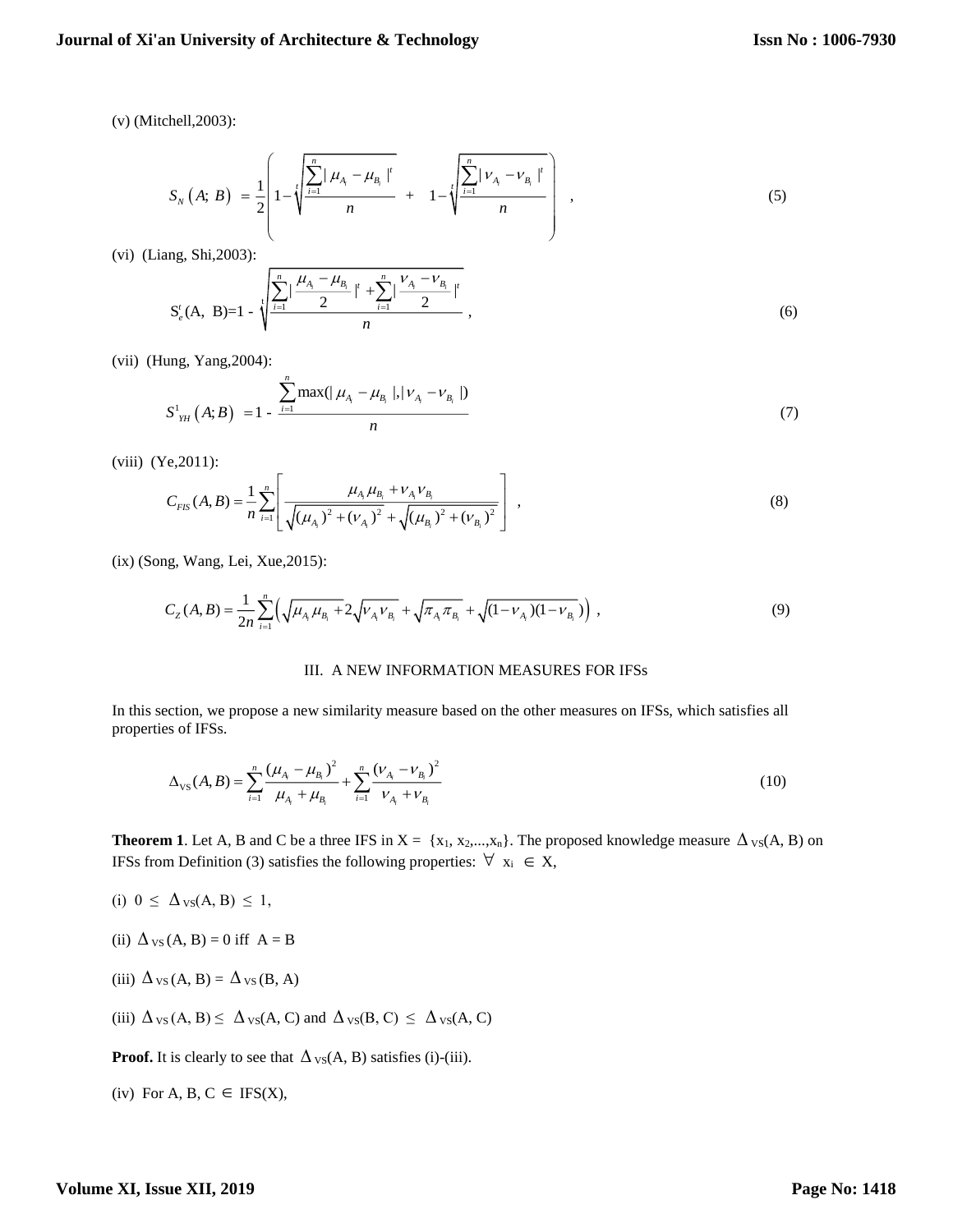$||A - B|| \leq ||A - C||,$ 

and  $||B - C|| \le ||A - C||$ ,

Thus,

 $\Delta_{\text{VS}}(A, B) \leq \Delta_{\text{VS}}(A, C)$  and  $\Delta_{\text{VS}}(B, C) \leq \Delta_{\text{VS}}(A, C)$ 

#### IV. APPLICATIONS

In this section, we apply the similarity measure on PR and bacteria problem with IFSs. Suppose,  $\exists$  m patterns which are defined by IFSs  $A_k = \{x_i, \mu_{A_k}, /x_i \in X\}$  (k= 1, 2, .., m) in the finite universe of discourse  $X = \{x_1, x_2, \dots, x_n\}$  $x_2,...,x_n$  and that there is a sample to be recognized which is defined by an IFS B = { $x_i, \mu_B(x_i), \nu_B(x_i) / x_i \in X$  }.

**Step 1.** Calculate the similarity measures  $\Delta_{VS}(A_k, B)$  Between  $A_k$  and B by eq. (10) **Step 2.** Select the largest one  $\Delta_{VS}(A_{k0}, B)$  from  $\Delta_{VS}(A_k, B)$ :

**Example 6.1** Consider a problem having four known patterns  $R_1$ ,  $R_2$  and  $R_3$  which have classifications  $D_1$ ,  $D_2$  and D<sub>3</sub> respectively. These are rep-resented by the following fuzzy sets in  $K = \{k_1, k_2, k_3\}$ .

 $R_1 = \{\langle k_1, 1, 0 \rangle, \langle k_2, .8, 0 \rangle, \langle k_3, .7, .1 \rangle \}$  $R_2 = \{\langle k_1, .35, .15 \rangle, \langle k_2, .45, .25 \rangle, \langle k_3, .55, .35 \rangle \}$  $R_3 = \{\langle k_1, .25, .25 \rangle, \langle k_2, .35, .35 \rangle, \langle k_3, .45, .45 \rangle \}$ 

Given an unknown pattern S, defined by the fuzzy set  $B = \{\langle k_1, .3, .2 \rangle, \langle k_2, .4, .3 \rangle, \langle k_3, .5, .4 \rangle\}$ 

Table 1 shows a comparison of the outcomes the proposed similarity mea-sure  $\Delta_{VS}$  with the other measures.

| Similarity measures     | $S(R_1, B)$ | $S(R_2, B)$ | $S(R_3, B)$ | <b>Outcomes</b>     |
|-------------------------|-------------|-------------|-------------|---------------------|
| $\mathbf{s}_{_{\rm E}}$ | .650        | .950        | .950        | Can not be find out |
| $S_{\overline{K}}$      | .650        | .950        | .950        | Can not be find out |
| s<br>R                  | .650        | .950        | .950        | Can not be find out |
| S                       | .650        | .950        | .950        | Can not be find out |
| $S_N$                   | 0.650       | .950        | .950        | Can not be find out |
| $S_{\rm e}^{\rm t}$     | .650        | .950        | .950        | Can not be find out |
| $S^1$ <sub>YH</sub>     | .533        | .950        | .950        | Can not be find out |
| $c$ <sub>FIS</sub>      | .831        | .989        | .998        |                     |
| $S_{7}$                 | .826        | .998        | .998        | Can not be find out |
| $\Delta_{_{VS}}$        | 1.2235      | .7733       | .772        | $R_1$               |

Table 1: A comparison of the outcomes of the proposed similarity measure  $\Delta_{v}$  with the other similarity measures (t = 1 in S<sub>T</sub>, S<sub>N</sub>, S<sup>t</sup><sub>e</sub>).

**Example 6.2** Consider a problem having four known patterns  $R_1$ ,  $R_2$  and  $R_3$  which have classifications  $D_1$ ,  $D_2$  and  $D_3$  respectively. These are rep-resented by the following fuzzy sets in  $K = \{k_1, k_2, k_3\}$ .

 $R_1 = \{\langle k_1, 1, 0 \rangle, \langle k_2, .8, 0 \rangle, \langle k_3, .7, .1 \rangle \}$  $R_2 = \{\langle k_1, .3, .5 \rangle, \langle k_2, .4, .4 \rangle, \langle k_3, .2, .6 \rangle \}$  $R_3 = \{\langle k_1, .4, .4 \rangle, \langle k_2, .3, .5 \rangle, \langle k_3, .2, .6 \rangle \}$ Given an unknown pattern S, defined by the fuzzy set  $B = \{\langle k_1, .3, .3 \rangle, \langle k_2, .4, .4 \rangle, \langle k_3, .5, .5 \rangle\}$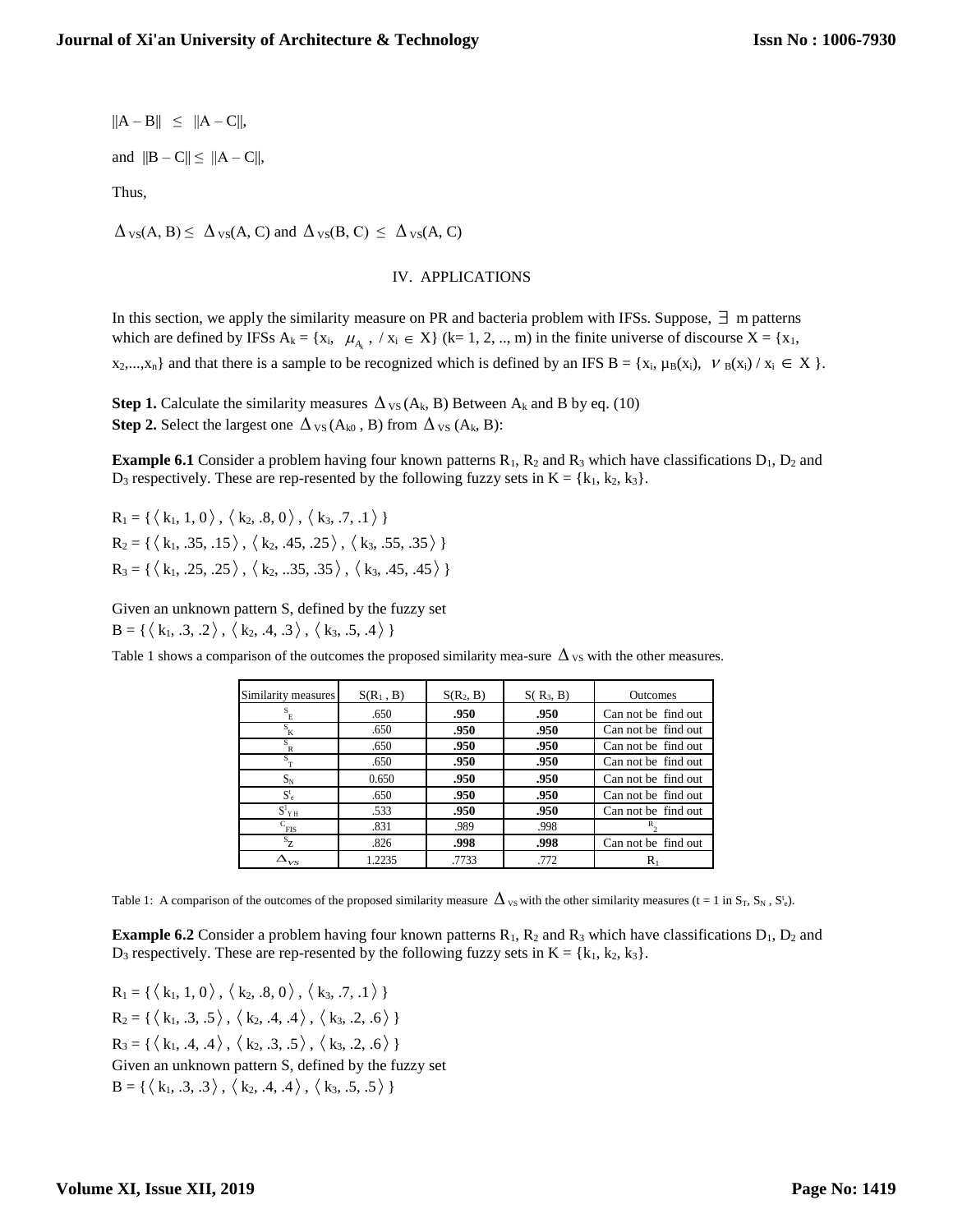| Similarity measures | $S(R_1, B)$ | $S(R_2, B)$ | $S(R_3, B)$ | <b>Outcomes</b>   |
|---------------------|-------------|-------------|-------------|-------------------|
| $S_{E}$             | .600        | .900        | .900        | $R_2, R_3$        |
| $S_{K}$             | .600        | .900        | .867        | Unreasonable case |
| $S_R$               | .600        | .900        | .883        | Unreasonable case |
| $S_T$               | .600        | .900        | .900        | $R_2, R_3$        |
| $D_N$               | .600        | .900        | .867        | Unreasonable case |
| $S_{\rm e}^{\rm t}$ | .900        | .867        | .950        | Unreasonable case |
| $S^1$ Y H           | .833        | .833        | .950        | $R_2, A_3$        |
| r<br><b>FIS</b>     | .738        | .955        | .955        | $R_2, R_3$        |
| $S_{\rm z}$         | .600        | .900        | .889        | Unreasonable case |
|                     | 1.5102      | .1877       | .1917       | $R_{1}$           |

Table 2 shows a comparison of the outcomes of the proposed similarity measure  $\Delta_{VS}$  with the other similarity

measures.

Table 2: A comparison of the outcomes of the proposed similarity measure  $\Delta_{V_S}$  with the other measures  $(t = 1 \text{ in } S_T, S_N, S_e^t)$ .

**Example 6.3** Consider a problem having four known patterns  $R_1$ ,  $R_2$  and  $R_3$  which have classifications  $D_1$ ,  $D_2$  and D<sub>3</sub> respectively. These are rep-resented by the following fuzzy sets in  $K = \{k_1, k_2, k_3\}$ .

 $R_1 = \{\langle k_1, .5, .4 \rangle, \langle k_2, .8, 0 \rangle, \langle k_3, .3, .7 \rangle \}$  $R_2 = \{\langle k_1, .6, .3 \rangle, \langle k_2, .9, .1 \rangle, \langle k_3, .6, .4 \rangle \}$ 

 $R_3 = \{\langle k_1, .6, .3 \rangle, \langle k_2, .9, .1 \rangle, \langle k_3, .7, .3 \rangle\}$ 

Given an unknown pattern S, defined by the fuzzy set  $B = \{\langle k_1, 0, 0 \rangle, \langle k_2, 0, 0 \rangle, \langle k_3, 0, 0 \rangle\}$ 

Table 3 shows a comparison of the outcomes of the proposed similarity measure  $\Delta_{VS}$  with the other measures.

| Similarity measures | $S(R_1, B)$ | $S(R_2, B)$ | $S(R_3, B)$ | <b>Outcomes</b>     |
|---------------------|-------------|-------------|-------------|---------------------|
| Е                   | .800        | .767        | .800        | Can not be find out |
| s<br>K              | .567        | .533        | .533        | R                   |
| $S_R$               | .683        | .650        | .667        | Rı                  |
| $S_T$               | .800        | .767        | .800        | Can not be find out |
| $S_N$               | .567        | .533        | .533        | $R_1$               |
| $S_{e}^{t}$         | .533        | .533        | .950        | $R_1$               |
| $S^1$ <sub>YH</sub> | .300        | .333        | .950        | $R_1$               |
| C<br>FIS            | N/A         | N/A         | N/A         | Can not be find out |
| $S_{Z}$             | .767        | .767        | .767        | Can not be find out |
|                     | 2.45        | 2.68        | 2.67        | $\mathbf{R}_2$      |

Table 3: A comparison of the outcomes of the proposed similarity measure  $\Delta_{V\!S}^-$  with the other measures (t = 1 in S<sub>T</sub>, S<sub>N</sub>, S<sup>t</sup><sub>e</sub>)

**Example 6.4** Consider a problem having four known patterns  $R_1$ ,  $R_2$  and  $R_3$  which have classifications  $D_1$ ,  $D_2$  and D<sub>3</sub> respectively. These are rep-resented by the following fuzzy sets in  $K = \{k_1, k_2, k_3\}$ .

 $R_1 = \{\langle k_1, .34, .34 \rangle, \langle k_2, .19, .48 \rangle, \langle k_3, .22, .12 \rangle\}$  $R_2 = \{\langle k_1, .35, .33 \rangle, \langle k_2, .20, .47 \rangle, \langle k_3, .0, .14 \rangle \}$  $R_3 = \{\langle k_1, .33, .35 \rangle, \langle k_2, .21, .46 \rangle, \langle k_3, .01, .13 \rangle \}$ Given an unknown pattern S, defined by the fuzzy set  $B = \{\langle k_1, .37, .31 \rangle, \langle k_2, .23, .44 \rangle, \langle k_3, .04, .01 \rangle\}$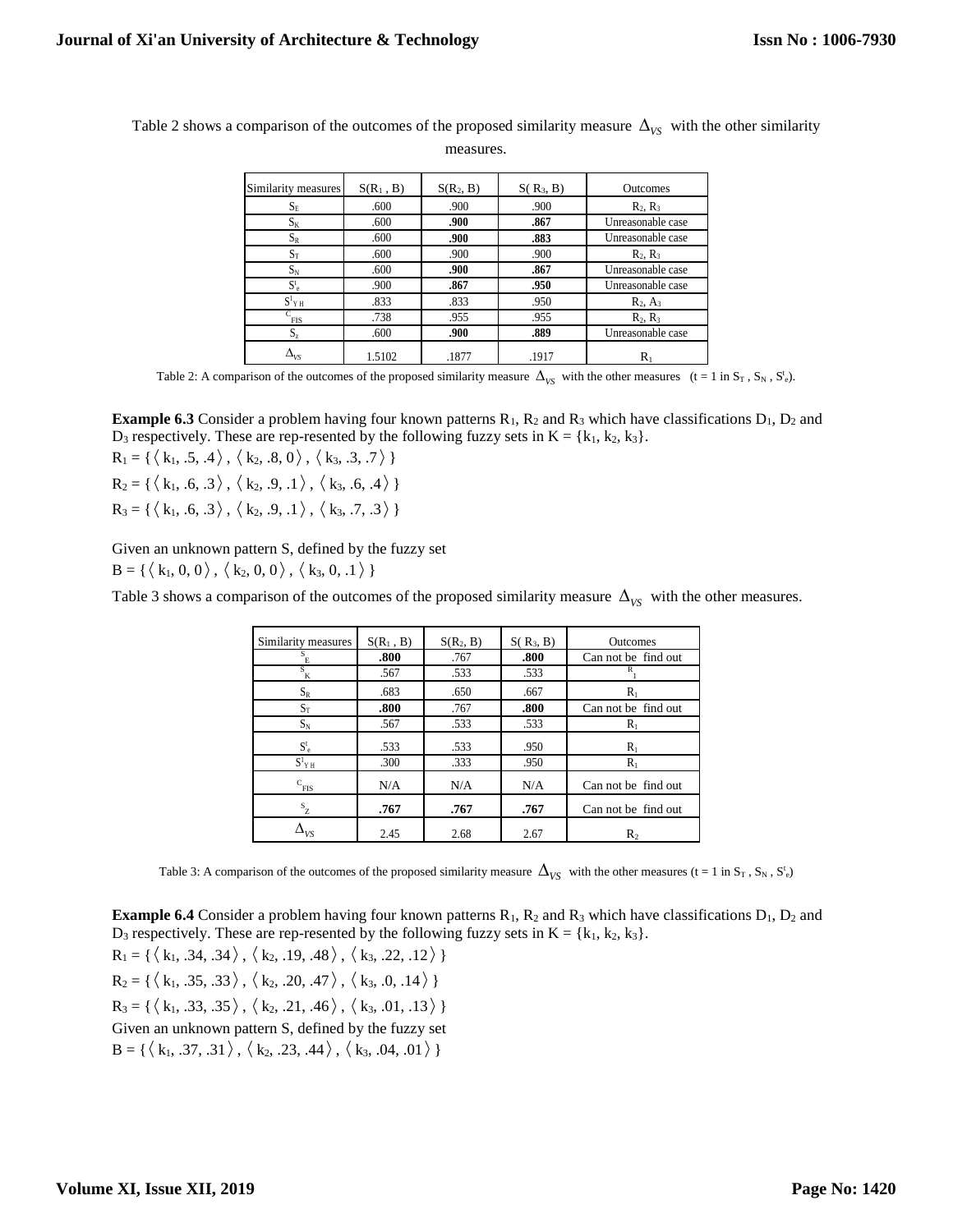| Similarity measures | $S(R_1, B)$ | $S(R_2, B)$ | $S(R_3, B)$ | <b>Outcomes</b>     |
|---------------------|-------------|-------------|-------------|---------------------|
| E                   | .9700       | .9700       | .9700       | Can not be find out |
| S<br>΄K             | .9700       | .9700       | .9700       | Can not be find out |
| s<br>R              | .9700       | .9700       | .9700       | Can not be find out |
| S                   | .9700       | .9700       | .9700       | Can not be find out |
| $S_N$               | .9700       | .9700       | .9700       | Can not be find out |
| $S_{e}^{t}$         | .9700       | .9700       | .9700       | Can not be find out |
| $S^1$ Y H           | .9700       | .9700       | .9700       | Can not be find out |
| $c$ <sub>FIS</sub>  | .9892       | .9745       | .9820       |                     |
| S<br>Z              | .9700       | .9700       | .9700       | Can not be find out |
| $\Delta_{_{V\!S}}$  | .1346       | .0529       | .0279       | Rı                  |

Table 4 shows a comparison of the outcomes of the proposed similarity measure  $\Delta_{VS}$  with the other measures.

Table 4: A comparison of the outcomes of the proposed similarity measure  $\Delta_{V_S}$  with the other measures (t = 1 in S<sub>T</sub>, S<sub>N</sub>, S<sup>t</sup><sub>e</sub>).

**Example 6.5** Consider a problem having four known patterns  $R_1$ ,  $R_2$  and  $R_3$  which have classifications  $D_1$ ,  $D_2$  and  $D_3$  respectively. These are rep-resented by the following fuzzy sets in  $K = \{k_1, k_2, k_3\}$ .

 $R_1 = \{\langle k_1, 1, 0 \rangle, \langle k_2, .8, 0 \rangle, \langle k_3, .7, .1 \rangle \}$  $R_2 = \{\langle k_1, .8, .1 \rangle, \langle k_2, 1, .0 \rangle, \langle k_3, .9, .0 \rangle\}$ 

 $R_3 = \{\langle k_1, .6, .2 \rangle, \langle k_2, .8, .0 \rangle, \langle k_3, 1, 0 \rangle \}$ 

Given an unknown pattern S, defined by the fuzzy set

 $B = \{ \langle k_1, .5, .3 \rangle, \langle k_2, .6, .2 \rangle, \langle k_3, .8, .1 \rangle \}$ 

Table 4 shows a comparison of the outcomes of the proposed similarity measure  $\Delta_{VS}$  with the other measures.

| Similarity measures       | $S(R_1, B)$ | $S(R_2, B)$ | $S(R_3, B)$ | <b>Outcomes</b>      |
|---------------------------|-------------|-------------|-------------|----------------------|
| $\mathbf{s}_{_{\rm E}}$   | .9700       | .9700       | .9700       | Can not be fi nd out |
| $\mathbf{s}_{\mathbf{K}}$ | .9700       | .9700       | .9700       | Can not be find out  |
| $S_R$                     | .9700       | .9700       | .9700       | Can not be find out  |
| $S_T$                     | .9700       | .9700       | .9700       | Can not be find out  |
| $S_N$                     | .9700       | .9700       | .9700       | Can not be find out  |
| $S_e^t$                   | .9700       | .9700       | .9700       | Can not be find out  |
| $S^1$ <sub>YH</sub>       | .9700       | .9700       | .9700       | Can not be find out  |
| C<br>FIS                  | .9892       | .9745       | .9820       | R                    |
| $S_{Z}$                   | .9700       | .9700       | .9700       | Can not be find out  |
| $\Delta_{VS}$             | .1346       | .0529       | .0279       | $R_1$                |

Table 4: A comparison of the outcomes of the proposed similarity measure  $\Delta_{V_S}$  with the other measures (t = 1 in S<sub>T</sub>, S<sub>N</sub>, S<sup>t</sup><sub>e</sub>).

**Example 6.5** Consider a problem having four known patterns  $R_1$ ,  $R_2$  and  $R_3$  which have classifications  $D_1$ ,  $D_2$  and D<sub>3</sub> respectively. These are represented by the following fuzzy sets in  $K = \{k_1, k_2, k_3\}$ .

 $R_1 = \{\langle k_1, 1, 0 \rangle, \langle k_2, .8, 0 \rangle, \langle k_3, .7, .1 \rangle \}$  $R_2 = \{\langle k_1, .8, .1 \rangle, \langle k_2, 1, .0 \rangle, \langle k_3, .9, .0 \rangle\}$  $R_3 = \{\langle k_1, .6, .2 \rangle, \langle k_2, .8, .0 \rangle, \langle k_3, 1, 0 \rangle \}$ Given an unknown pattern S, defined by the fuzzy set  $B = \{\langle k_1, .5, .3 \rangle, \langle k_2, .6, .2 \rangle, \langle k_3, .8, .1 \rangle\}$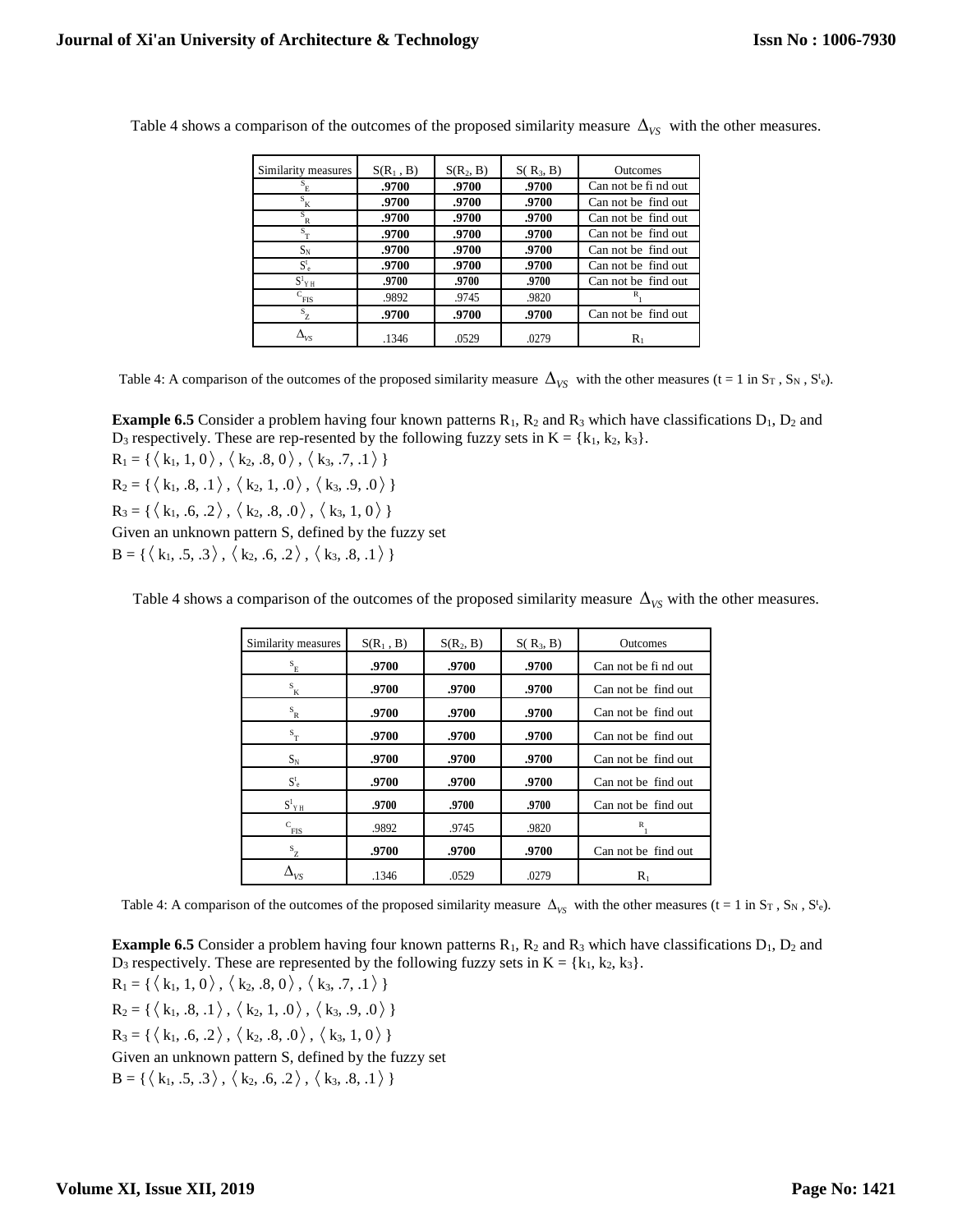| Similarity measures                      | $S(R_1, B)$ | $S(R_2, B)$ | $S(R_3, B)$ | Outcomes           |
|------------------------------------------|-------------|-------------|-------------|--------------------|
| $\mathbf{s}_{_{\rm E}}$                  | .783        | .783        | .850        | $R_{3}$            |
| $\mathbf{s}_{\mathbf{K}}$                | .783        | .783        | .850        | $R_3$              |
| $S_{R}$                                  | .783        | .783        | .850        | $R_{3}$            |
| $\mathbf{s}_{_{\mathrm{T}}}$             | .783        | .783        | .850        | $R_{3}$            |
| $S_N$                                    | .783        | .783        | .850        | $R_{3}$            |
| $\mathbf{S}_{\ \mathrm{e}}^{\mathrm{t}}$ | .783        | .783        | .850        | $R_{3}$            |
| $S^1{}_{Y\,H}$                           | .733        | .733        | .833        | $R_{\overline{3}}$ |
| C<br>FIS                                 | .935        | .952        | .972        | $R_3$              |
| $S_{\underline{Z}}$                      | .783        | .783        | .850        | $R_{3}$            |
| $\Delta_{VS}$                            | .702        | .0571       | .3799       | $\mathbb{R}$       |

Table 5: A comparison of the outcomes of the proposed similarity measure  $\Delta_{\rm VS}$  with the other measures (t = 1 in S<sub>T</sub>, S<sub>N</sub>, S<sup>t</sup><sub>e</sub>).

#### *4.2 . Bacteria Detection*

Bacteria are classified broadly by microbiologists according to their shapes. Bacteria come in three shapes rod, sphere and spiral. Rod shaped are called bacilli, spherical shaped are called cocci and spiral shaped are called spirilla. Bacteria can be further classified according to weather they require oxygen and how, they react to a test with grans stain to classify the unknown bacteria. Degrees of membership and non-membership for the features of known bacteria in table 6. The membership and non-membership values for each feature indicate the feature's presence and non-presence degrees in a specific class, respectively. Also the experts provided values of the features for different undiagnosed samples in table 7.

|               | Domial  |                | single micro. |       | double micro. |                | egellum |       |
|---------------|---------|----------------|---------------|-------|---------------|----------------|---------|-------|
| classes       | $\mu_1$ | V <sub>1</sub> | $\mu_2$       | $V_2$ | $\mu_3$       | V <sub>3</sub> | $\mu_4$ | $V_4$ |
| Bacillus coli | .85     | .05            | .87           | .01   | .02           | .97            | .92     | .06   |
| Shigella      | .83     | .08            | .92           | .05   | .05           | .92            | .08     | .91   |
| Salmonella    | .79     | $.12\,$        | .78           | .11   | .11           | .85            | .87     | .01   |
| Klebsiella    | .82     | .15            | .72           | .15   | .22           | .75            | .12     | .85   |

| Sample         | Domical |                | Single micro. |                | Double micro. |       | Flagellum |                |
|----------------|---------|----------------|---------------|----------------|---------------|-------|-----------|----------------|
|                | $\mu_1$ | V <sub>1</sub> | $\mu_2$       | V <sub>2</sub> | $\mu_3$       | $V_3$ | $\mu_4$   | V <sub>4</sub> |
| $s_1$          | .837    | .133           | .718          | .159           | .064          | .897  | .021      | .806           |
| $s_2$          | .911    | .029           | .831          | .031           | .028          | .894  | .952      | 0.036          |
| $S_3$          | .929    | .037           | .812          | .033           | .021          | .926  | .054      | .922           |
| $s_4$          | .815    | .091           | .949          | .048           | .020          | .880  | .833      | .042           |
| $s_{5}$        | .864    | .02            | .610          | .230           | .243          | .624  | .0004     | .964           |
| S <sub>6</sub> | .905    | .016           | .878          | .015           | .072          | .917  | .789      | .114           |

Table 6: Values of features in classes of bacteria.

Table 7: Values of features in the undiagnosed samples

| Sample         | Bacillus coli | Shigella | Salmonella | Klebsiella |
|----------------|---------------|----------|------------|------------|
| $S_1$          | 1.0584        | .0722    | 1.5267     | .0132      |
| $s_2$          | .0232         | 1.2526   | .1150      | 1.2662     |
| $S_3$          | 1.0373        | .0176    | 1.8773     | .1379      |
| $S_4$          | .0432         | 1.1609   | .0462      | 1.1274     |
| $S_5$          | 1.4680        | .0967    | 2.0393     | .1090      |
| s <sub>6</sub> | .034          | .7811    | .2853      | .8828      |

Table 8: Vector similarity measure values